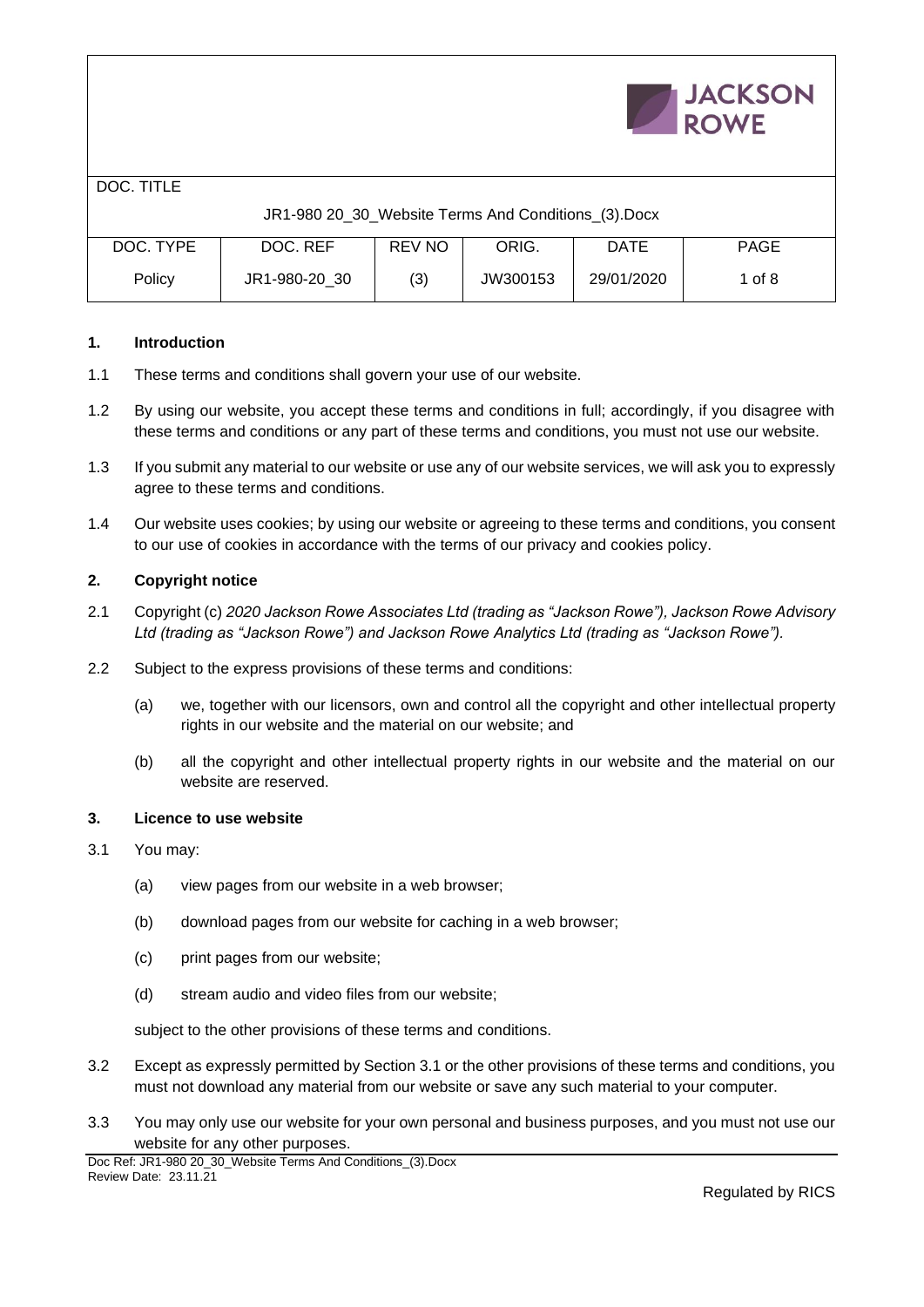|            |                                                     |               |          |             | <b>JACKSON</b><br><b>ROWE</b> |
|------------|-----------------------------------------------------|---------------|----------|-------------|-------------------------------|
| DOC. TITLE |                                                     |               |          |             |                               |
|            | JR1-980 20_30_Website Terms And Conditions_(3).Docx |               |          |             |                               |
| DOC. TYPE  | DOC. REF                                            | <b>REV NO</b> | ORIG.    | <b>DATE</b> | <b>PAGE</b>                   |
| Policy     | JR1-980-20 30                                       | (3)           | JW300153 | 29/01/2020  | $2$ of $8$                    |

3.4 Except as expressly permitted by these terms and conditions, you must not edit or otherwise modify any material on our website.

- 3.5 Unless you own or control the relevant rights in the material, you must not:
	- (a) republish material from our website (including republication on another website);
	- (b) sell, rent or sub-license material from our website;
	- (c) show any material from our website in public;
	- (d) exploit material from our website for a commercial purpose; or
	- (e) redistribute material from our website.
- 3.6 Notwithstanding Section 3.5, you may redistribute our newsletter in print and electronic form to any person.
- 3.7 We reserve the right to restrict access to areas of our website, or indeed our whole website, at our discretion; you must not circumvent or bypass, or attempt to circumvent or bypass, any access restriction measures on our website.

### **4. Acceptable use**

- 4.1 You must not:
	- (a) use our website in any way or take any action that causes, or may cause, damage to the website or impairment of the performance, availability or accessibility of the website;
	- (b) use our website in any way that is unlawful, illegal, fraudulent or harmful, or in connection with any unlawful, illegal, fraudulent or harmful purpose or activity;
	- (c) use our website to copy, store, host, transmit, send, use, publish or distribute any material which consists of (or is linked to) any spyware, computer virus, Trojan horse, worm, keystroke logger, rootkit or other malicious computer software;
	- (d) conduct any systematic or automated data collection activities (including without limitation scraping, data mining, data extraction and data harvesting) on or in relation to our website without our express written consent;
	- (e) access or otherwise interact with our website using any robot, spider or other automated means, except for the purpose of search engine indexing;
	- (f) violate the directives set out in the robots.txt file for our website; or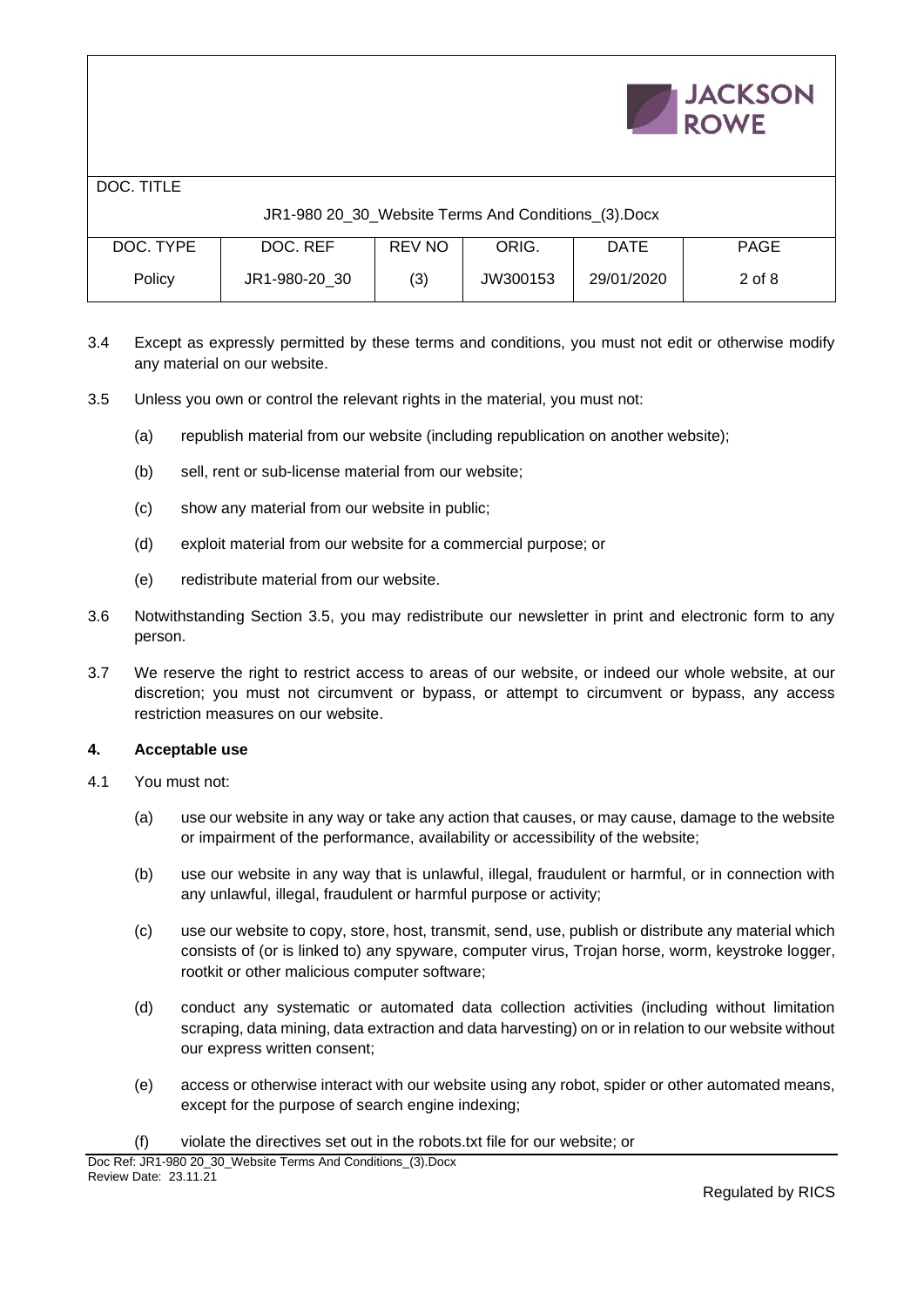|            |                                                     |               |          |             | <b>JACKSON</b><br><b>ROWE</b> |
|------------|-----------------------------------------------------|---------------|----------|-------------|-------------------------------|
| DOC. TITLE |                                                     |               |          |             |                               |
|            | JR1-980 20_30_Website Terms And Conditions_(3).Docx |               |          |             |                               |
| DOC. TYPE  | DOC. REF                                            | <b>REV NO</b> | ORIG.    | <b>DATE</b> | <b>PAGE</b>                   |
| Policy     | JR1-980-20 30                                       | (3)           | JW300153 | 29/01/2020  | 3 of 8                        |

- (g) use data collected from our website for any direct marketing activity (including without limitation email marketing, SMS marketing, telemarketing and direct mailing).
- 4.2 You must not use data collected from our website to contact individuals, companies or other persons or entities.
- 4.3 You must ensure that all the information you supply to us through our website, or in relation to our website, is true, accurate, current, complete and non-misleading.

# **5. Your content: licence**

- 5.1 In these terms and conditions, "your content" means all works and materials (including without limitation text, graphics, images, audio material, video material, audio-visual material, scripts, software and files) that you submit to us or our website for storage or publication on, processing by, or transmission via, our website.
- 5.2 You grant to us a worldwide, irrevocable, non-exclusive, royalty-free licence to use, reproduce, store, adapt, publish, translate and distribute your content in any existing or future media.
- 5.3 You grant to us the right to sub-license the rights licensed under Section 5.2.
- 5.4 You grant to us the right to bring an action for infringement of the rights licensed under Section 5.2.
- 5.5 You hereby waive all your moral rights in your content to the maximum extent permitted by applicable law; and you warrant and represent that all other moral rights in your content have been waived to the maximum extent permitted by applicable law.
- 5.6 You may edit your content to the extent permitted using the editing functionality made available on our website.
- 5.7 Without prejudice to our other rights under these terms and conditions, if you breach any provision of these terms and conditions in any way, or if we reasonably suspect that you have breached these terms and conditions in any way, we may delete, unpublish or edit any or all of your content.

### **6. Your content: rules**

- 6.1 You warrant and represent that your content will comply with these terms and conditions.
- 6.2 Your content must not be illegal or unlawful, must not infringe any person's legal rights, and must not be capable of giving rise to legal action against any person (in each case in any jurisdiction and under any applicable law).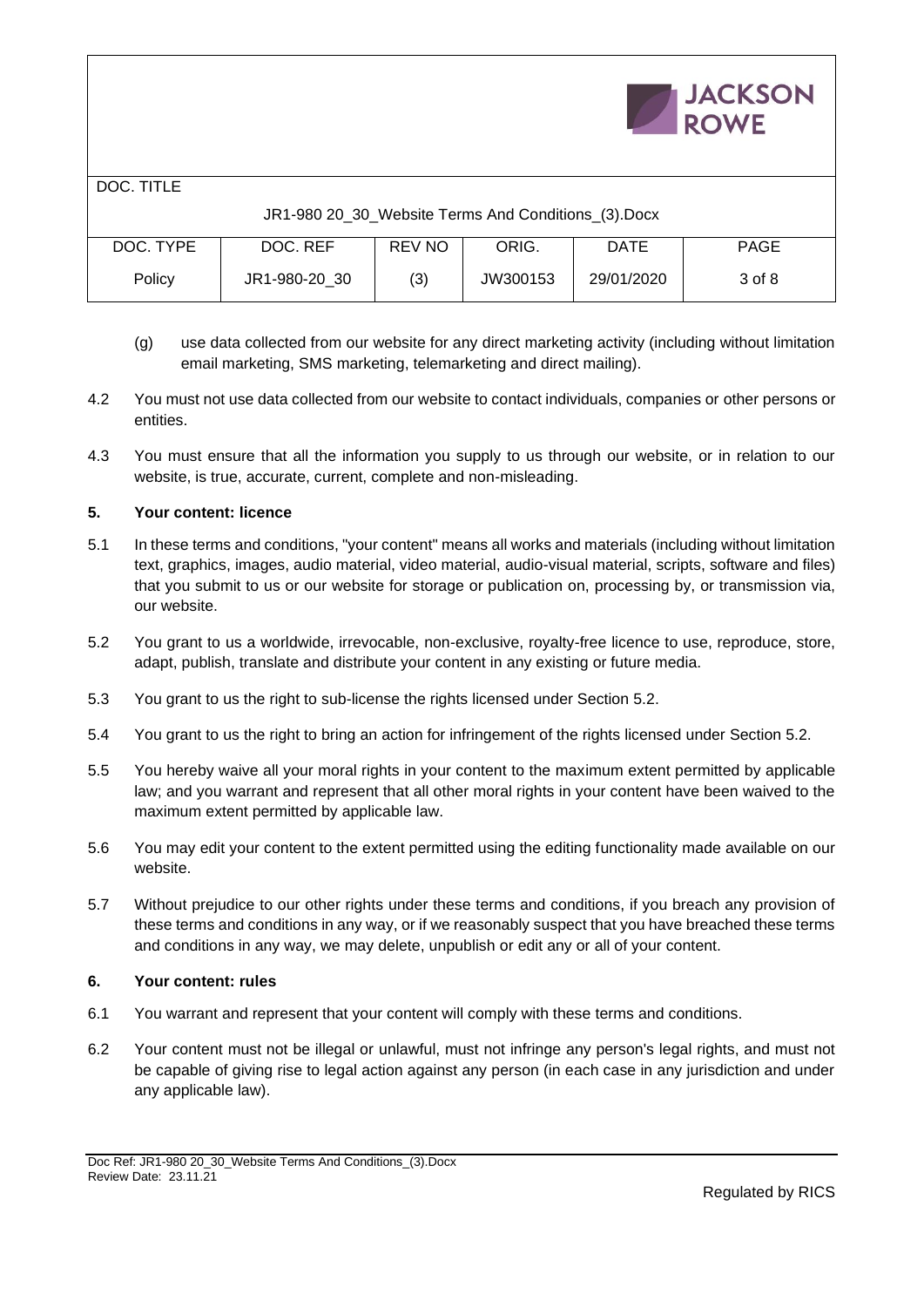|            |                                                     |               |          |             | <b>JACKSON</b><br><b>ROWE</b> |
|------------|-----------------------------------------------------|---------------|----------|-------------|-------------------------------|
| DOC. TITLE |                                                     |               |          |             |                               |
|            | JR1-980 20_30_Website Terms And Conditions_(3).Docx |               |          |             |                               |
| DOC. TYPE  | DOC. REF                                            | <b>REV NO</b> | ORIG.    | <b>DATE</b> | <b>PAGE</b>                   |
| Policy     | JR1-980-20 30                                       | (3)           | JW300153 | 29/01/2020  | 4 of 8                        |

6.3 Your content, and the use of your content by us in accordance with these terms and conditions, must not:

- (a) be libelous or maliciously false;
- (b) be obscene or indecent;
- (c) infringe any copyright, moral right, database right, trademark right, design right, right in passing off, or other intellectual property right;
- (d) infringe any right of confidence, right of privacy or right under data protection legislation;
- (e) constitute negligent advice or contain any negligent statement;
- (f) constitute an incitement to commit a crime [instructions for the commission of a crime or the promotion of criminal activity];
- (g) be in contempt of any court, or in breach of any court order;
- (h) be in breach of racial or religious hatred or discrimination legislation;
- (i) be blasphemous;
- (j) be in breach of official secrets legislation;
- (k) be in breach of any contractual obligation owed to any person;
- (l) depict violence in an explicit, graphic or gratuitous manner;
- (m) be pornographic, lewd, suggestive or sexually explicit;
- (n) be untrue, false, inaccurate or misleading;
- (o) consist of or contain any instructions, advice or other information which may be acted upon and could, if acted upon, cause illness, injury or death, or any other loss or damage;
- (p) constitute spam;
- (q) be offensive, deceptive, fraudulent, threatening, abusive, harassing, anti-social, menacing, hateful, discriminatory or inflammatory; or
- (r) cause annoyance, inconvenience or needless anxiety to any person.

 $\mathbf{r} = \mathbf{r} + \mathbf{r} + \mathbf{r} + \mathbf{r}$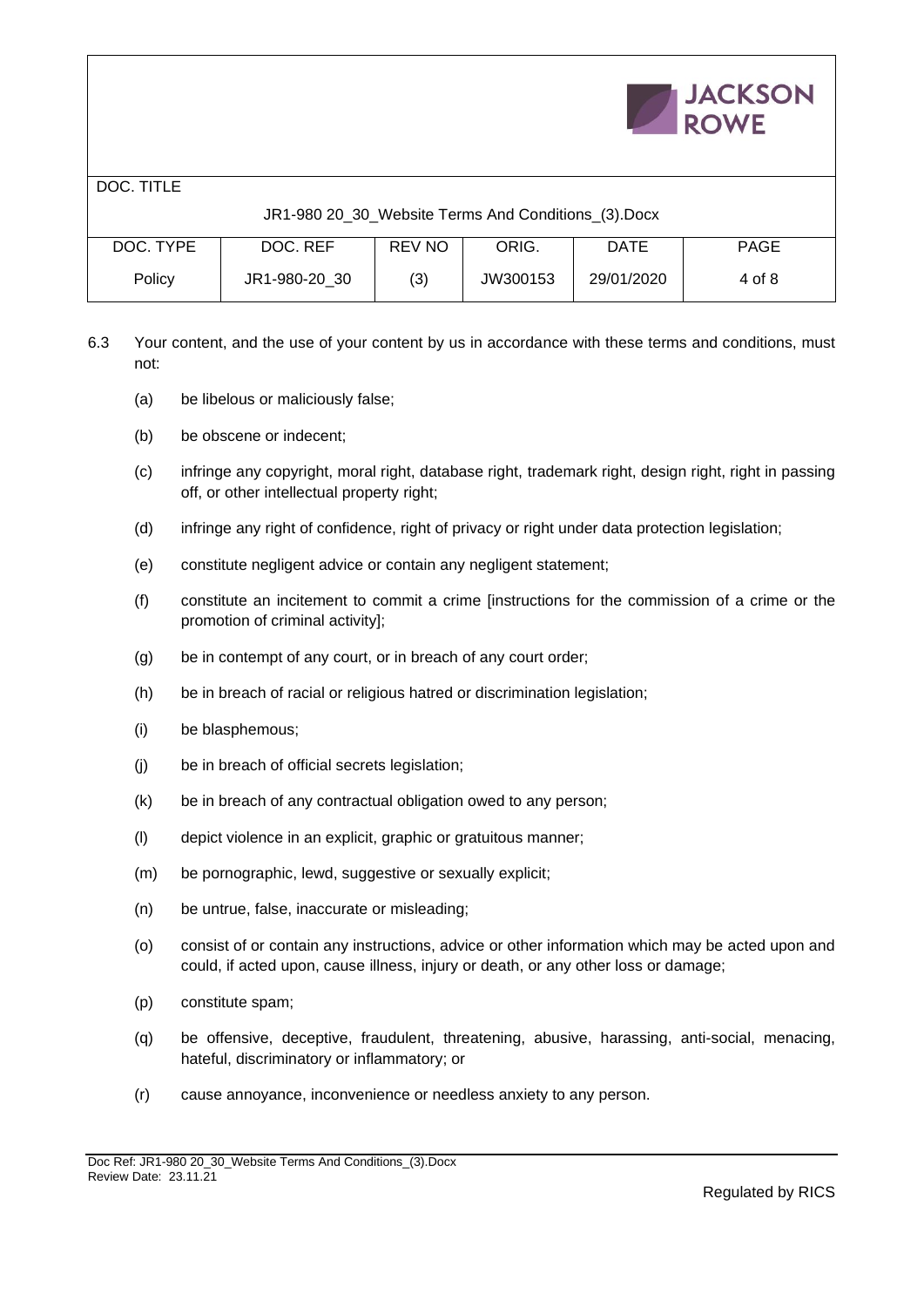|            |                                                     |        |          |             | <b>JACKSON</b><br><b>ROWE</b> |
|------------|-----------------------------------------------------|--------|----------|-------------|-------------------------------|
| DOC. TITLE |                                                     |        |          |             |                               |
|            | JR1-980 20_30_Website Terms And Conditions_(3).Docx |        |          |             |                               |
| DOC. TYPE  | DOC. REF                                            | REV NO | ORIG.    | <b>DATE</b> | <b>PAGE</b>                   |
| Policy     | JR1-980-20 30                                       | (3)    | JW300153 | 29/01/2020  | $5$ of $8$                    |

# **7. Limited warranties**

- 7.1 We do not warrant or represent:
	- (a) the completeness or accuracy of the information published on our website;
	- (b) that the material on the website is up to date; or
	- (c) that the website or any service on the website will remain available.
- 7.2 We reserve the right to discontinue or alter any or all of our website services, and to stop publishing our website, at any time in our sole discretion without notice or explanation; and save to the extent expressly provided otherwise in these terms and conditions, you will not be entitled to any compensation or other payment upon the discontinuance or alteration of any website services, or if we stop publishing the website.
- 7.3 To the maximum extent permitted by applicable law and subject to Section 11.1, we exclude all representations and warranties relating to the subject matter of these terms and conditions, our website and the use of our website.

### **8. Limitations and exclusions of liability**

- 8.1 Nothing in these terms and conditions will:
	- (a) limit or exclude any liability for death or personal injury resulting from negligence;
	- (b) limit or exclude any liability for fraud or fraudulent misrepresentation;
	- (c) limit any liabilities in any way that is not permitted under applicable law; or
	- (d) exclude any liabilities that may not be excluded under applicable law.
- 8.2 The limitations and exclusions of liability set out in this Section 8 and elsewhere in these terms and conditions:
	- (a) are subject to Section 8.1; and
	- (b) govern all liabilities arising under these terms and conditions or relating to the subject matter of these terms and conditions, including liabilities arising in contract, in tort (including negligence) and for breach of statutory duty, except to the extent expressly provided otherwise in these terms and conditions.
- 8.3 To the extent that our website and the information and services on our website are provided free of charge, we will not be liable for any loss or damage of any nature.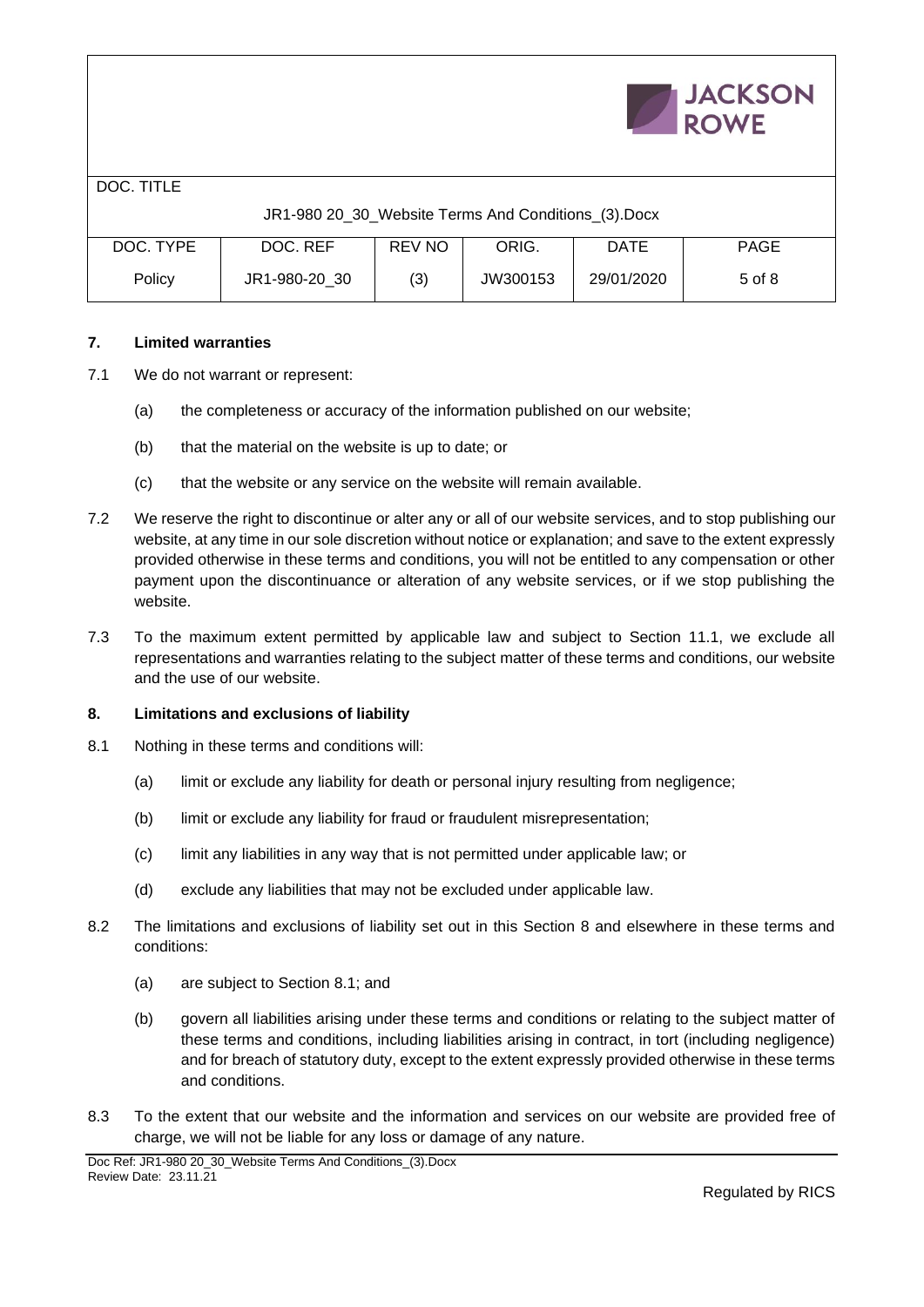|            |                                                     |               |          |             | <b>JACKSON</b><br><b>ROWE</b> |
|------------|-----------------------------------------------------|---------------|----------|-------------|-------------------------------|
| DOC. TITLE |                                                     |               |          |             |                               |
|            | JR1-980 20_30_Website Terms And Conditions_(3).Docx |               |          |             |                               |
| DOC. TYPE  | DOC. REF                                            | <b>REV NO</b> | ORIG.    | <b>DATE</b> | <b>PAGE</b>                   |
| Policy     | JR1-980-20 30                                       | (3)           | JW300153 | 29/01/2020  | 6 of 8                        |

- 8.4 We will not be liable to you in respect of any losses arising out of any event or events beyond our reasonable control.
- 8.5 We will not be liable to you in respect of any business losses, including (without limitation) loss of or damage to profits, income, revenue, use, production, anticipated savings, business, contracts, commercial opportunities or goodwill.
- 8.6 We will not be liable to you in respect of any loss or corruption of any data, database or software.
- 8.7 We will not be liable to you in respect of any special, indirect or consequential loss or damage.
- 8.8 You accept that we have an interest in limiting the personal liability of our officers and employees and, having regard to that interest, you acknowledge that we are a limited liability entity; you agree that you will not bring any claim personally against our officers or employees in respect of any losses you suffer in connection with the website or these terms and conditions (this will not, of course, limit or exclude the liability of the limited liability entity itself for the acts and omissions of our officers and employees).

#### **9. Breaches of these terms and conditions**

- 9.1 Without prejudice to our other rights under these terms and conditions, if you breach these terms and conditions in any way, or if we reasonably suspect that you have breached these terms and conditions in any way, we may:
	- (a) send you one or more formal warnings;
	- (b) temporarily suspend your access to our website;
	- (c) permanently prohibit you from accessing our website;
	- (d) block computers using your IP address from accessing our website;
	- (e) contact any or all of your internet service providers and request that they block your access to our website;
	- (f) commence legal action against you, whether for breach of contract or otherwise; and/or
- 9.2 Where we suspend or prohibit or block your access to our website or a part of our website, you must not take any action to circumvent such suspension or prohibition or blocking.

#### **10. Variation**

10.1 We may revise these terms and conditions from time to time.

 $\mathbf{L}$   $\mathbf{L}$   $\mathbf{L}$   $\mathbf{L}$   $\mathbf{L}$   $\mathbf{L}$   $\mathbf{L}$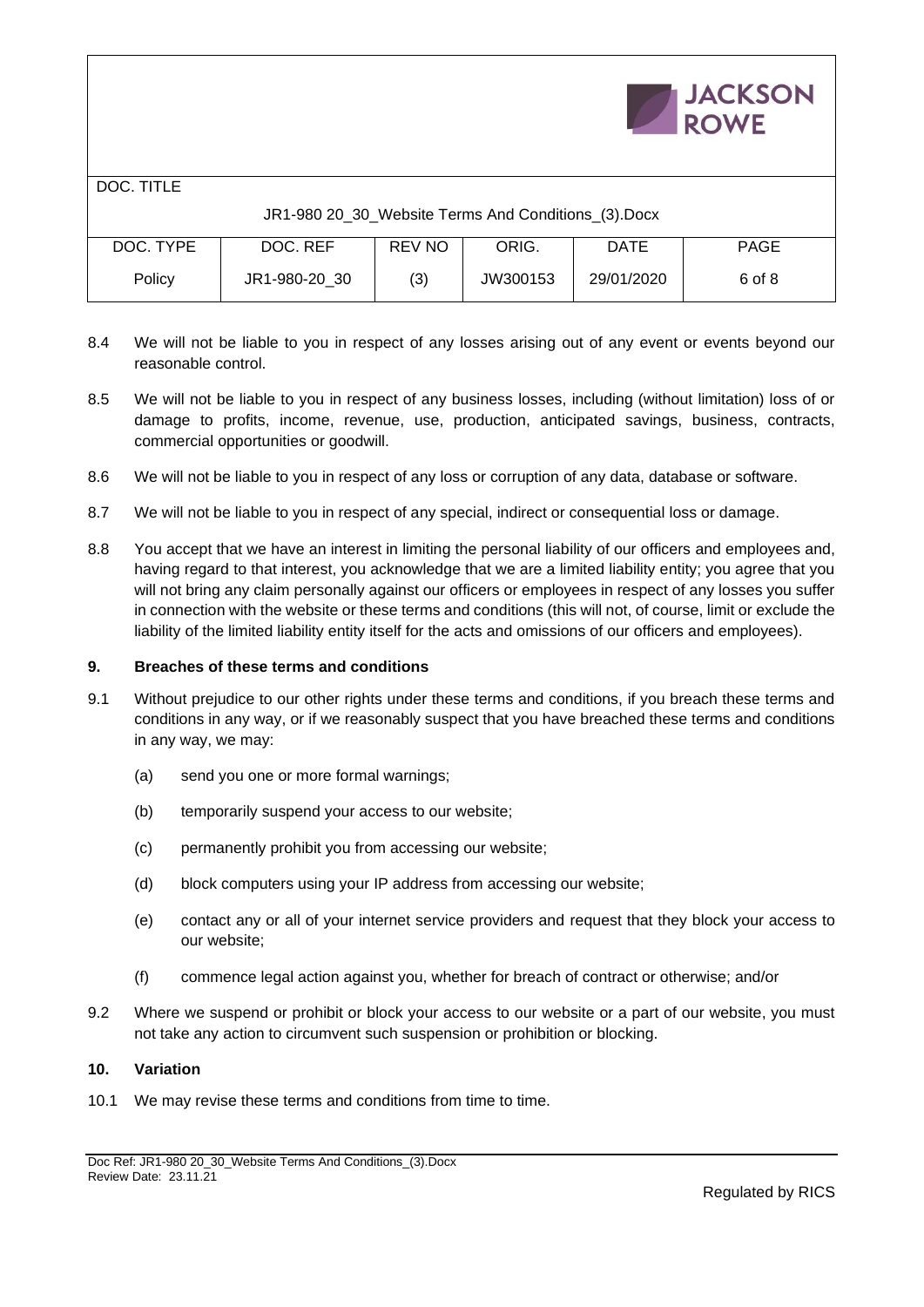|                                                     |               |               |          |             | <b>JACKSON</b><br><b>ROWE</b> |  |  |
|-----------------------------------------------------|---------------|---------------|----------|-------------|-------------------------------|--|--|
| DOC. TITLE                                          |               |               |          |             |                               |  |  |
| JR1-980 20_30_Website Terms And Conditions_(3).Docx |               |               |          |             |                               |  |  |
| DOC. TYPE                                           | DOC. REF      | <b>REV NO</b> | ORIG.    | <b>DATE</b> | <b>PAGE</b>                   |  |  |
| Policy                                              | JR1-980-20 30 | (3)           | JW300153 | 29/01/2020  | 7 of 8                        |  |  |

- 10.2 The revised terms and conditions shall apply to the use of our website from the date of publication of the revised terms and conditions on the website, and you hereby waive any right you may otherwise have to be notified of, or to consent to, revisions of these terms and conditions.
- 10.3 If you have given your express agreement to these terms and conditions, we will ask for your express agreement to any revision of these terms and conditions; and if you do not give your express agreement to the revised terms and conditions within such period as we may specify, we will disable or delete your account on the website, and you must stop using the website.

### **11. Assignment**

- 11.1 You hereby agree that we may assign, transfer, sub-contract or otherwise deal with our rights and/or obligations under these terms and conditions.
- 11.2 You may not without our prior written consent assign, transfer, sub-contract or otherwise deal with any of your rights and/or obligations under these terms and conditions.

### **12. Severability**

- 12.1 If a provision of these terms and conditions is determined by any court or other competent authority to be unlawful and/or unenforceable, the other provisions will continue in effect.
- 12.2 If any unlawful and/or unenforceable provision of these terms and conditions would be lawful or enforceable if part of it were deleted, that part will be deemed to be deleted, and the rest of the provision will continue in effect.

### **13. Third party rights**

- 13.1 A contract under these terms and conditions is for our benefit and your benefit, and is not intended to benefit or be enforceable by any third party.
- 13.2 The exercise of the parties' rights under a contract under these terms and conditions is not subject to the consent of any third party.

### **14. Entire agreement**

14.1 Subject to Section 8.1, these terms and conditions, together with [our privacy and cookies policy, shall constitute the entire agreement between you and us in relation to your use of our website and shall supersede all previous agreements between you and us in relation to your use of our website.

## **15. Law and jurisdiction**

15.1 These terms and conditions shall be governed by and construed in accordance with English law.